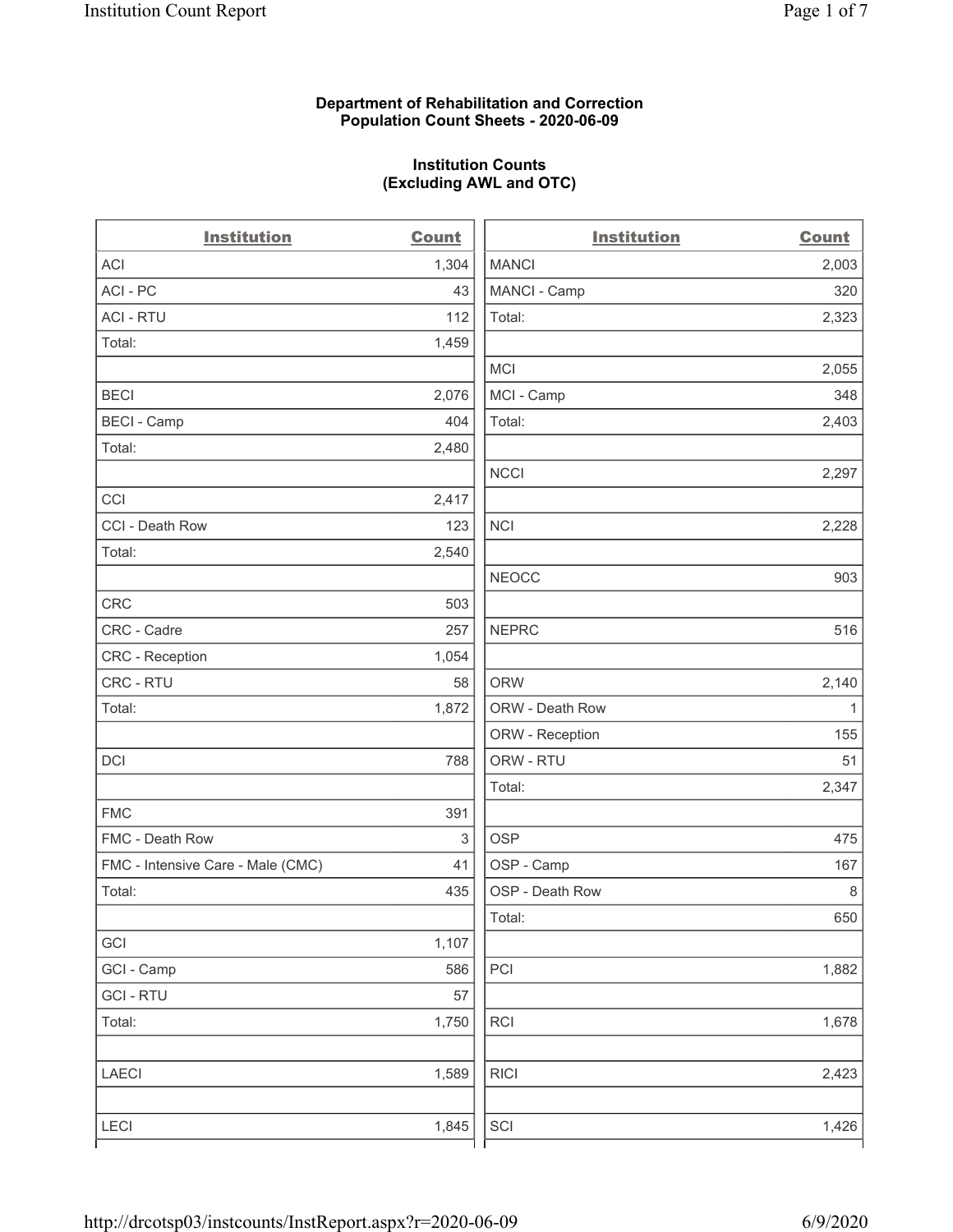| LECI - Camp              | 158   |             |                                    |  |
|--------------------------|-------|-------------|------------------------------------|--|
| Total:                   | 2,003 | <b>SOCF</b> | 1,186                              |  |
|                          |       |             |                                    |  |
| LOCI                     | 2,172 | <b>TCI</b>  | 1,015                              |  |
|                          |       | TCI - Camp  | 341                                |  |
| <b>LORCI</b>             | 279   | Total:      | 1,356                              |  |
| LORCI - Cadre            | 151   |             |                                    |  |
| <b>LORCI - Reception</b> | 1,120 | <b>TOCI</b> | 760                                |  |
| Total:                   | 1,550 | TOCI - PC   | 147                                |  |
|                          |       | Total:      | 907                                |  |
| <b>MACI</b>              | 949   |             |                                    |  |
| MACI - Minimum           | 1,126 | <b>WCI</b>  | 1,245                              |  |
| Total:                   | 2,075 | WCI - RTU   | 31                                 |  |
|                          |       | Total:      | 1,276                              |  |
|                          |       |             |                                    |  |
|                          |       |             | 46,514<br><b>Total Population:</b> |  |

\* The Total Population includes 30 Offenders with Reason Codes 30 & 31. \*\* The Total Population includes 35 Offenders with Reason Code 0A.

## **Male Population by Security Level (Include AWL and Exclude OTC)**

| <b>Security Level</b>  |                   | <b>Body</b> | <b>AWL</b> | $(-OTC)$ | <b>Total</b> |
|------------------------|-------------------|-------------|------------|----------|--------------|
| <b>Total Level E</b>   |                   | 956         | 3          | 3        | 956          |
| Total Level 4          |                   | 1,567       | 5          | 5        | 1,567        |
| Total Level 3          |                   | 9,936       | 77         | 68       | 9,945        |
| Total Level 2          |                   | 15,949      | 96         | 67       | 15,978       |
| Total Level 1          |                   | 14,241      | 75         | 36       | 14,280       |
| <b>Total Death Row</b> |                   | 138         | 0          | $\Omega$ | 138          |
|                        | <b>Total Male</b> | 42,787      | 256        | 179      | 42,864       |

## **Female Population by Institution (Include AWL and Exclude OTC)**

| <b>Institution</b> | <b>Body</b> | <b>AWL</b> | $(-OTC)$ | <b>Total</b> |
|--------------------|-------------|------------|----------|--------------|
| <b>DCI</b>         | 787         |            |          | 787          |
| <b>FMC</b>         | 5           |            | 0        | 5            |
| <b>NEPRC</b>       | 516         | 5          | 3        | 518          |
| <b>ORW</b>         | 2,140       | 11         | 10       | 2,141        |
| ORW - Death Row    |             |            | 0        |              |
| ORW - Reception    | 155         | $\Omega$   | 0        | 155          |
| ORW - RTU          | 51          | 0          | O        | 51           |
|                    |             |            |          |              |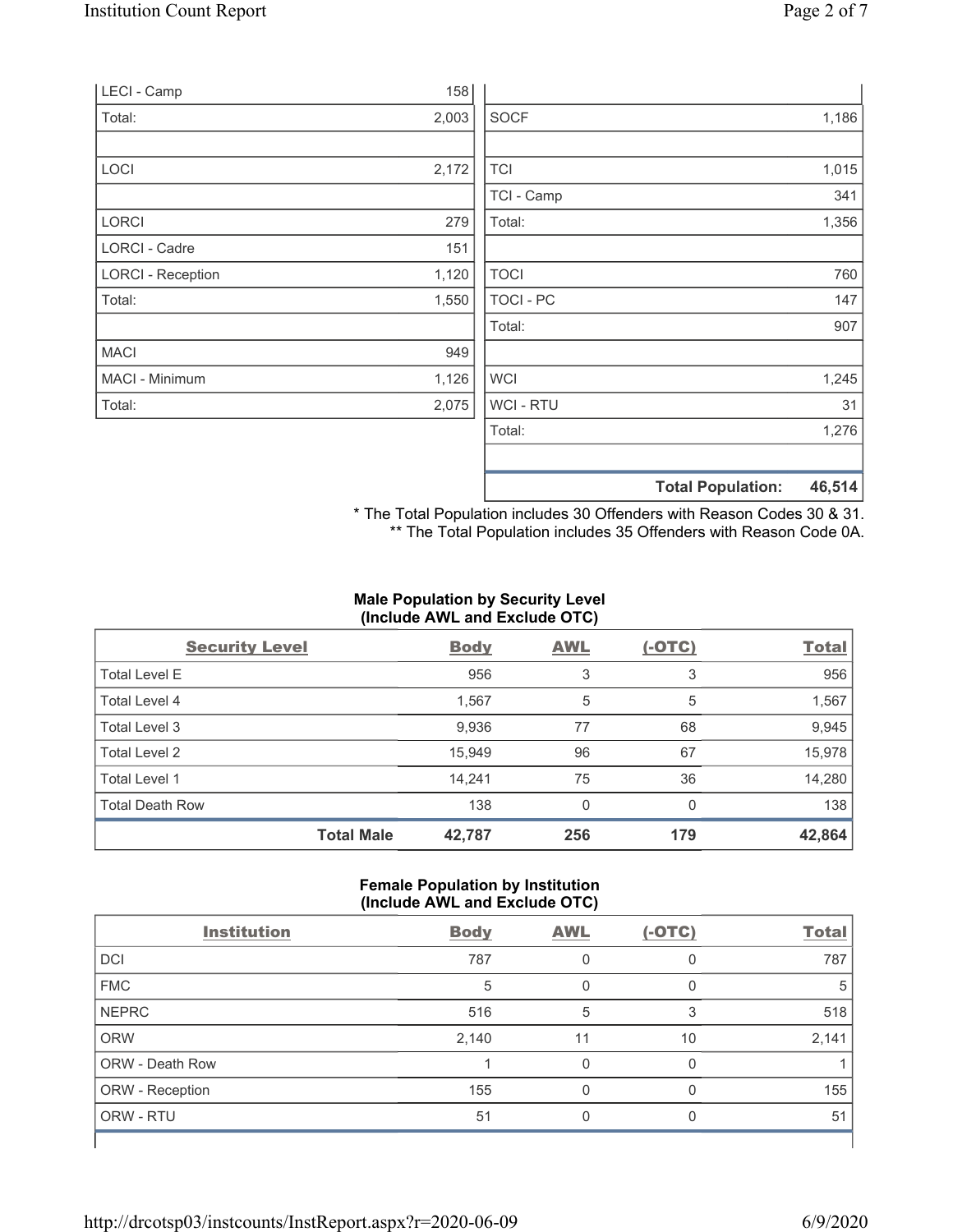| <b>Total Female</b>      | 3,655  | 16  | 13  | 3,658  |
|--------------------------|--------|-----|-----|--------|
|                          |        |     |     |        |
| <b>Total Population:</b> | 46.442 | 272 | 192 | 46,522 |

# **Male Population by Institution: Security Level 5 and E (Include AWL and Exclude OTC)**

| <b>Institution</b> | <b>Body</b>                 | <b>AWL</b>                               | $(-OTC)$         | <b>Total</b>   |
|--------------------|-----------------------------|------------------------------------------|------------------|----------------|
| ACI                |                             | 0<br>1                                   | 0                | 1              |
| ${\sf CRC}$        |                             | $\mathsf{O}\xspace$<br>1                 | 0                | 1              |
| CRC - RTU          |                             | 0<br>$\overline{4}$                      | $\mathbf 0$      | $\overline{4}$ |
| ${\sf FMC}$        |                             | 0<br>1                                   | $\boldsymbol{0}$ | 1              |
| LECI               |                             | 23<br>$\boldsymbol{0}$                   | $\mathbf 0$      | 23             |
| <b>MACI</b>        |                             | 15<br>$\mathbf{1}$                       | 1                | 15             |
| <b>MANCI</b>       |                             | 19<br>$\mathbf 0$                        | $\mathbf 0$      | 19             |
| <b>NEOCC</b>       |                             | $\mathbf 0$<br>33                        | $\mathbf 0$      | 33             |
| OSP                | 269                         | $\mathbf{1}$                             | 1                | 269            |
| RCI                |                             | 18<br>$\boldsymbol{0}$                   | $\mathbf 0$      | 18             |
| SOCF               | 414                         | 1                                        | 1                | 414            |
| <b>TCI</b>         |                             | $\,$ 5 $\,$<br>$\mathbf 0$               | 0                | $\mathbf 5$    |
| <b>TOCI</b>        | 132                         | $\mathbf 0$                              | 0                | 132            |
| TOCI - PC          |                             | $\boldsymbol{0}$<br>1                    | 0                | 1              |
| <b>WCI</b>         |                             | 17<br>$\mathsf{O}\xspace$                | 0                | 17             |
| WCI - RTU          |                             | $\ensuremath{\mathsf{3}}$<br>$\mathbf 0$ | 0                | 3              |
|                    | <b>Total Level 5</b><br>956 | 3                                        | 3                | 956            |

### **Male Population by Institution: Security Level 4 (Include AWL and Exclude OTC)**

| <b>Institution</b>                | <b>Body</b>  | <b>AWL</b>     | $(-OTC)$ | <b>Total</b>     |
|-----------------------------------|--------------|----------------|----------|------------------|
| ACI                               | 5            | 0              | 0        | 5                |
| CRC                               | 5            | 0              | $\Omega$ | 5                |
| <b>CRC - RTU</b>                  | 11           | 0              | 0        | 11               |
| <b>FMC</b>                        | 3            | 0              | $\Omega$ | 3                |
| FMC - Intensive Care - Male (CMC) |              | 0              | 0        |                  |
| LOCI                              | $\mathbf{0}$ | $\overline{2}$ | 2        | $\left( \right)$ |
| <b>LORCI</b>                      |              | $\mathbf{0}$   | $\Omega$ |                  |
| <b>LORCI - Reception</b>          |              | 0              | $\Omega$ |                  |
| <b>MACI</b>                       | 18           | $\Omega$       | $\Omega$ | 18               |
| <b>OSP</b>                        | 178          | 0              | $\Omega$ | 178              |
| <b>SOCF</b>                       | 715          | 3              | 3        | 715              |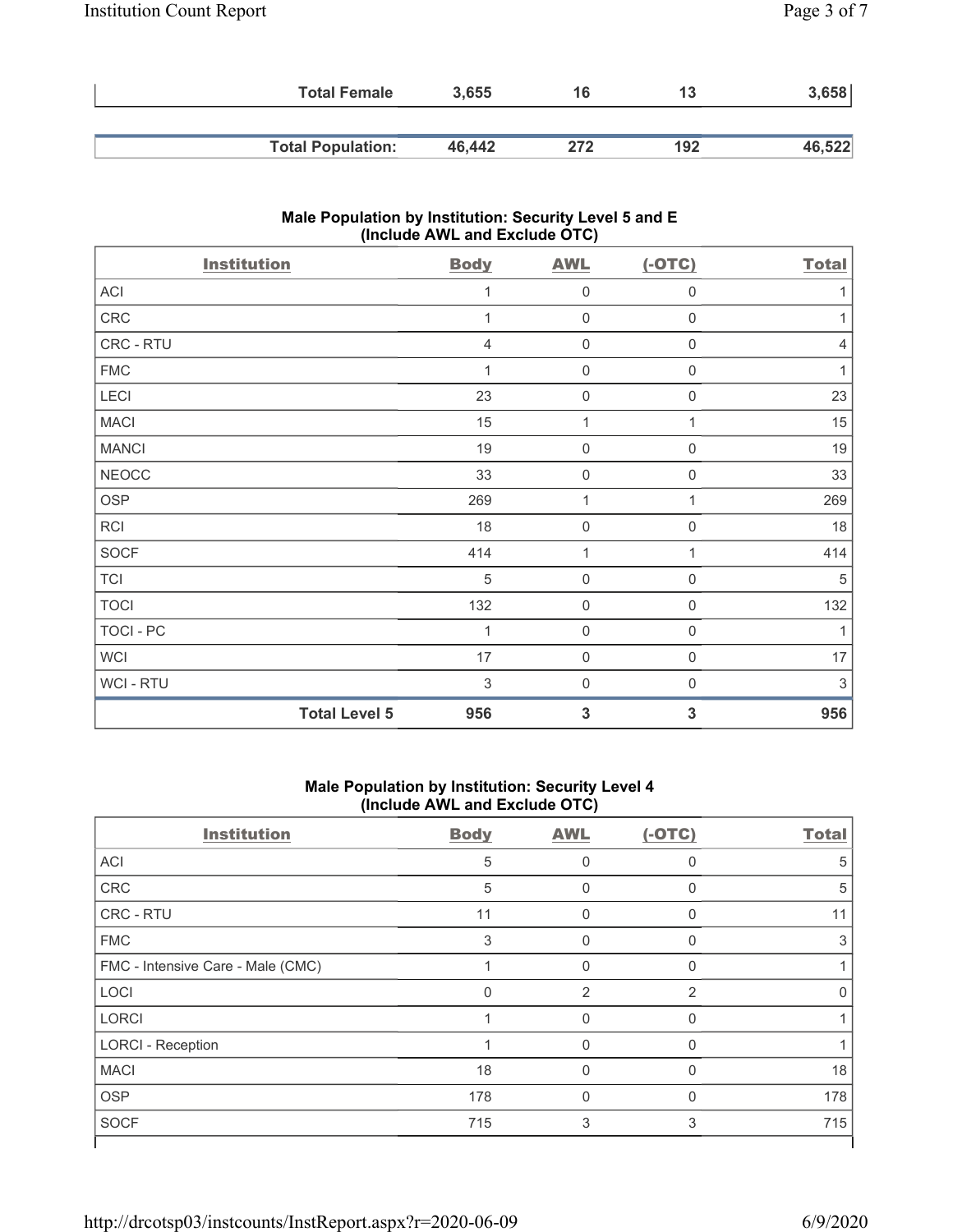| <b>TOCI</b>          | 610   |  | 610   |
|----------------------|-------|--|-------|
| TOCI - PC            | 13    |  | 13    |
| <b>WCI</b>           |       |  |       |
| <b>WCI-RTU</b>       |       |  |       |
| <b>Total Level 4</b> | 1,567 |  | 1,567 |

### **Male Population by Institution: Security Level 3 (Include AWL and Exclude OTC)**

| <b>Institution</b>                | <b>Body</b>      | <b>AWL</b>          | $(-OTC)$            | <b>Total</b>   |
|-----------------------------------|------------------|---------------------|---------------------|----------------|
| <b>ACI</b>                        | 18               | $\mathsf 0$         | $\mathsf 0$         | 18             |
| ACI-PC                            | $\overline{9}$   | $\mathsf 0$         | $\mathbf 0$         | $9\,$          |
| <b>BECI</b>                       | 15               | $\mathsf{O}\xspace$ | $\mathbf 0$         | 15             |
| CCI                               | $\boldsymbol{9}$ | $\mathsf{O}\xspace$ | $\mathsf{O}\xspace$ | $9\,$          |
| CRC                               | 223              | $\overline{7}$      | $\overline{7}$      | 223            |
| CRC - Cadre                       | 14               | $\mathsf{O}\xspace$ | $\mathsf 0$         | 14             |
| <b>CRC</b> - Reception            | 448              | $\overline{7}$      | $\overline{7}$      | 448            |
| CRC - RTU                         | 39               | $\mathsf{O}\xspace$ | $\mathbf 0$         | 39             |
| <b>FMC</b>                        | 10               | $\mathsf{O}\xspace$ | $\mathsf{O}\xspace$ | 10             |
| FMC - Intensive Care - Male (CMC) | $\overline{2}$   | $\mathsf 0$         | $\mathsf 0$         | $\sqrt{2}$     |
| GCI                               | 8                | $\mathsf 0$         | $\mathsf 0$         | $\,8\,$        |
| <b>GCI-RTU</b>                    | $\mathbf{1}$     | $\mathsf{O}\xspace$ | $\mathbf 0$         | $\mathbf{1}$   |
| LAECI                             | 31               | 1                   | $\mathbf 1$         | 31             |
| LECI                              | 1,498            | $\,6\,$             | $\mathbf 5$         | 1,499          |
| LOCI                              | $\overline{7}$   | $\mathbf 0$         | $\mathsf 0$         | $\overline{7}$ |
| LORCI                             | 113              | 28                  | 26                  | 115            |
| <b>LORCI - Cadre</b>              | 15               | $\mathsf{O}\xspace$ | $\mathsf{O}\xspace$ | 15             |
| <b>LORCI - Reception</b>          | 175              | $\sqrt{2}$          | $\mathbf{1}$        | 176            |
| <b>MACI</b>                       | 800              | $\sqrt{2}$          | $\sqrt{2}$          | 800            |
| <b>MANCI</b>                      | 1,833            | $\overline{7}$      | $\,6$               | 1,834          |
| MCI                               | 17               | $\mathsf{O}\xspace$ | $\mathsf{O}\xspace$ | 17             |
| <b>NCCI</b>                       | 40               | $\mathsf{O}\xspace$ | $\mathbf 0$         | 40             |
| <b>NCI</b>                        | 15               | $\mathsf 0$         | $\mathbf 0$         | 15             |
| <b>NEOCC</b>                      | 797              | $\sqrt{4}$          | $\sqrt{2}$          | 799            |
| PCI                               | 49               | 1                   | $\mathsf{O}\xspace$ | 50             |
| RCI                               | 1,460            | 4                   | 4                   | 1,460          |
| <b>RICI</b>                       | 57               | $\mathsf 0$         | $\mathsf{O}\xspace$ | 57             |
| SCI                               | 31               | $\mathsf{O}\xspace$ | $\mathsf{O}\xspace$ | 31             |
| SOCF                              | 57               | $\mathsf{O}\xspace$ | $\mathbf 0$         | 57             |
| <b>TCI</b>                        | 883              | $\,$ 3 $\,$         | $\mathfrak{S}$      | 883            |
| TCI - Camp                        | $\mathbf{1}$     | $\mathsf 0$         | $\mathsf{O}\xspace$ | $\mathbf{1}$   |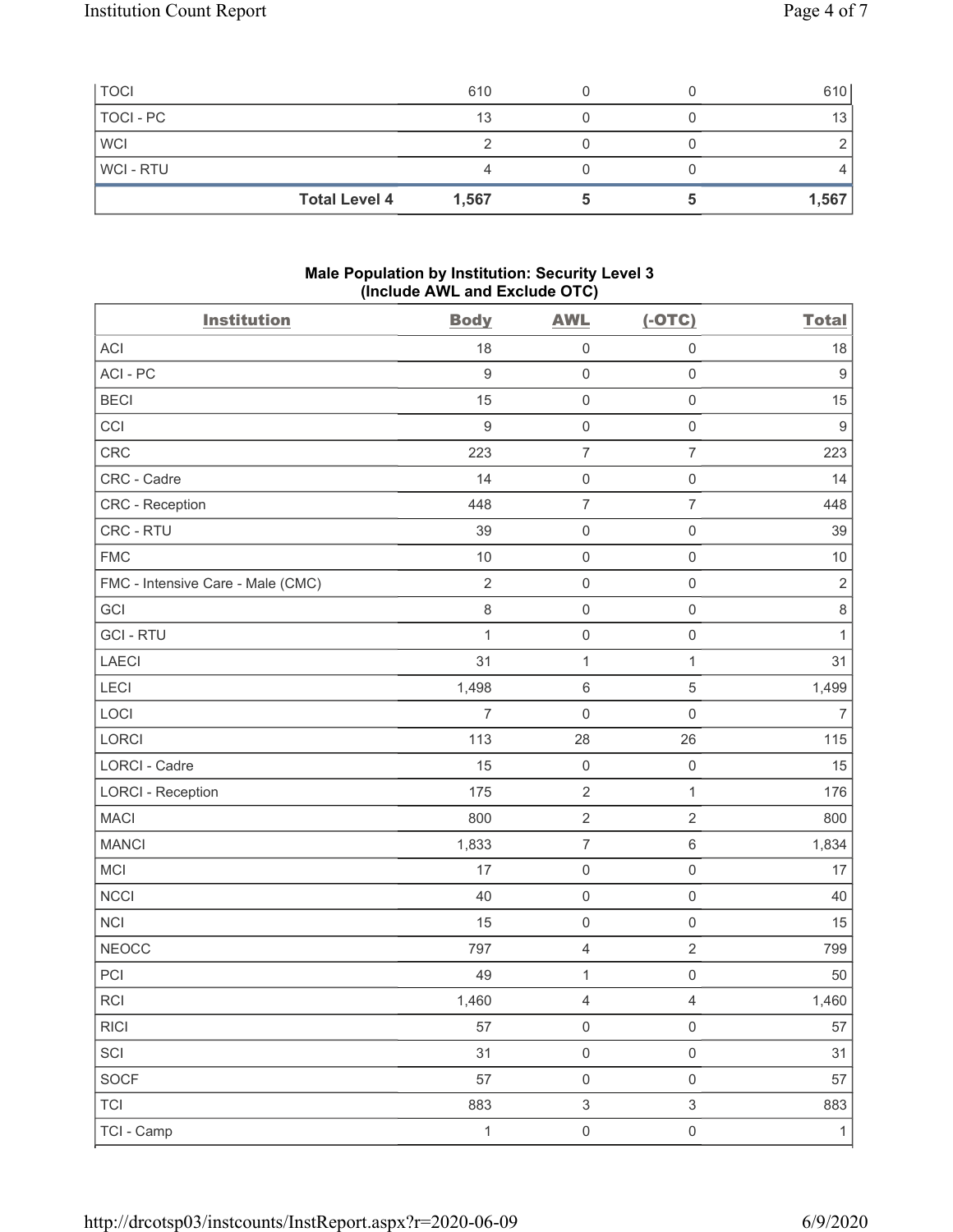| <b>TOCI</b> |                      | 12    |    | 12    |
|-------------|----------------------|-------|----|-------|
| TOCI - PC   |                      | 78    |    | 78    |
| <b>WCI</b>  |                      | 1,151 |    | 1,152 |
| WCI-RTU     |                      | 20    |    | 20    |
|             | <b>Total Level 3</b> | 9,936 | 68 | 9,945 |

### **Male Population by Institution: Security Level 2 (Include AWL and Exclude OTC)**

| <b>Institution</b>                | <b>Body</b>    | <b>AWL</b>                | $(-OTC)$            | <b>Total</b>   |
|-----------------------------------|----------------|---------------------------|---------------------|----------------|
| <b>ACI</b>                        | 718            | $\mathbf{1}$              | 1                   | 718            |
| ACI-PC                            | 24             | $\mathbf 0$               | $\mathbf 0$         | 24             |
| <b>ACI - RTU</b>                  | 91             | $\mathbf 0$               | $\mathbf 0$         | 91             |
| <b>BECI</b>                       | 1,382          | 10                        | $\overline{7}$      | 1,385          |
| CCI                               | 1,823          | 10                        | $\,8\,$             | 1,825          |
| CRC                               | 160            | $\sqrt{5}$                | $\overline{4}$      | 161            |
| CRC - Cadre                       | 242            | $\mathsf{O}\xspace$       | $\mathbf 0$         | 242            |
| CRC - Reception                   | 303            | $\,6\,$                   | $\overline{4}$      | 305            |
| CRC - RTU                         | $\overline{4}$ | $\mathsf{O}\xspace$       | $\mathbf 0$         | $\overline{4}$ |
| CRC - Youth                       | $\mathbf 0$    | $\mathbf{1}$              | $\mathbf{1}$        | $\,0\,$        |
| DCI                               | 1              | $\mathsf{O}\xspace$       | $\mathsf{O}\xspace$ | $\mathbf{1}$   |
| <b>FMC</b>                        | 14             | $\sqrt{2}$                | $\mathbf 0$         | 16             |
| FMC - Intensive Care - Male (CMC) | 11             | $\mathsf 0$               | $\mathbf 0$         | 11             |
| GCI                               | 456            | $\mathsf{O}\xspace$       | $\mathbf 0$         | 456            |
| <b>GCI-RTU</b>                    | 45             | $\mathbf 0$               | $\mathsf{O}\xspace$ | 45             |
| <b>LAECI</b>                      | 1,010          | $\boldsymbol{9}$          | $\overline{7}$      | 1,012          |
| LECI                              | 312            | $\mathsf{O}\xspace$       | $\mathbf 0$         | 312            |
| LOCI                              | 1,274          | $\,6\,$                   | $\,$ 3 $\,$         | 1,277          |
| LORCI                             | 104            | $\sqrt{4}$                | $\overline{4}$      | 104            |
| <b>LORCI - Cadre</b>              | 130            | $\mathbf 0$               | $\mathsf{O}\xspace$ | 130            |
| <b>LORCI - Reception</b>          | 406            | $\mathsf{O}\xspace$       | $\mathsf 0$         | 406            |
| <b>MACI</b>                       | 116            | $\sqrt{2}$                | $\overline{2}$      | 116            |
| <b>MANCI</b>                      | 124            | $\mathbf{1}$              | $\mathbf{1}$        | 124            |
| MCI                               | 1,515          | $\,8\,$                   | $\sqrt{2}$          | 1,521          |
| MCI - Camp                        | 1              | $\mathbf 0$               | $\mathsf{O}\xspace$ | 1              |
| $\sf NCCI$                        | 1,006          | $\,6\,$                   | $\,$ 5 $\,$         | 1,007          |
| <b>NCI</b>                        | 1,233          | $\ensuremath{\mathsf{3}}$ | $\mathsf 3$         | 1,233          |
| <b>NEOCC</b>                      | 73             | $\mathsf{O}\xspace$       | $\mathsf{O}\xspace$ | $73\,$         |
| PCI                               | 789            | $\sqrt{2}$                | $\mathbf{1}$        | 790            |
| <b>RCI</b>                        | 200            | $\sqrt{2}$                | $\mathbf{1}$        | 201            |
| <b>RICI</b>                       | 1,220          | $\overline{7}$            | $\,6\,$             | 1,221          |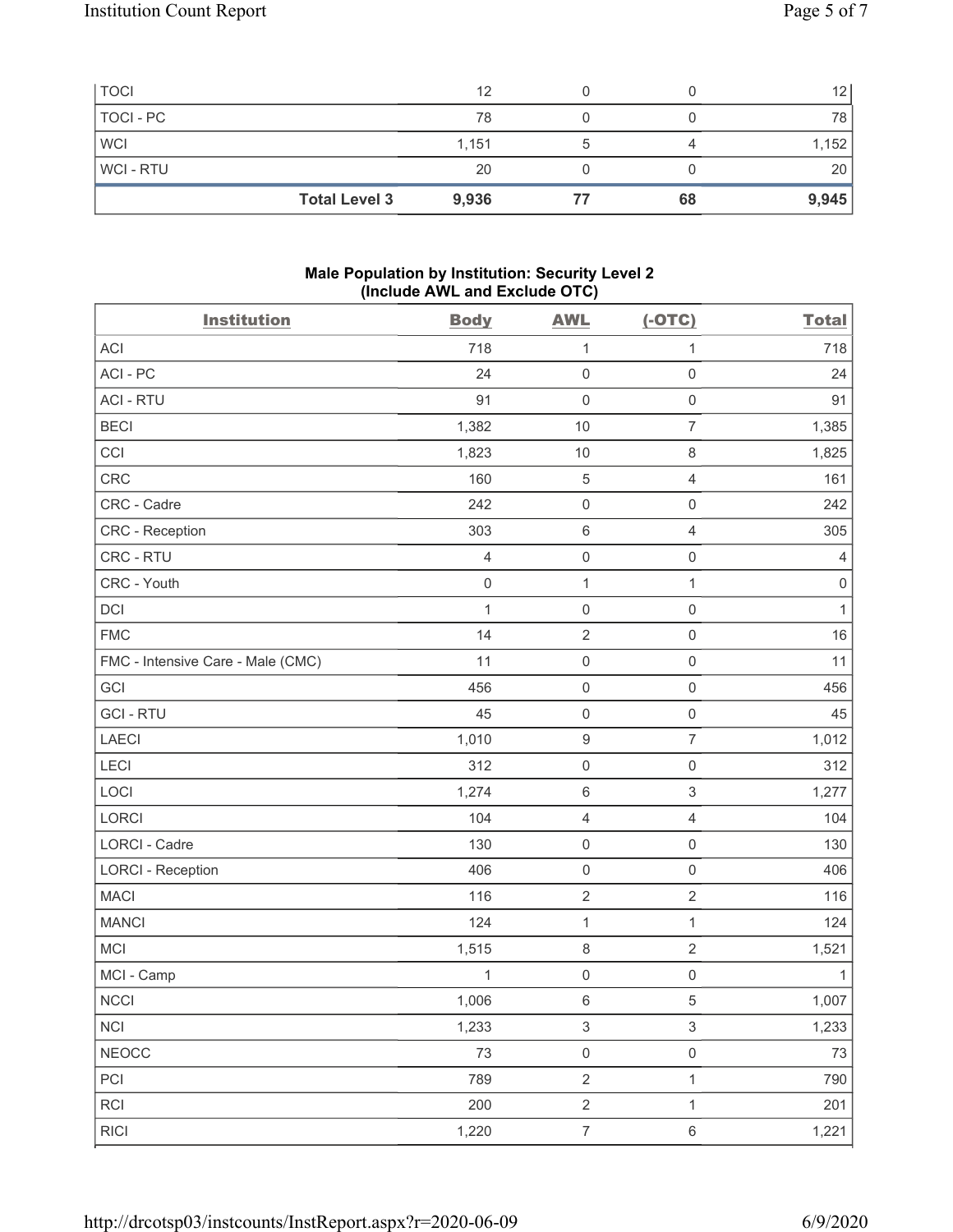| SCI                  | 968    | 10 |    | 971    |
|----------------------|--------|----|----|--------|
| <b>TCI</b>           | 60     |    |    | 60     |
| <b>TOCI</b>          | 5      |    |    | 6      |
| TOCI - PC            | 54     |    |    | 54     |
| <b>WCI</b>           | 75     |    |    | 75     |
| <b>Total Level 2</b> | 15,949 | 96 | 67 | 15,978 |

### **Male Population by Institution: Security Level 1 (Include AWL and Exclude OTC)**

| <b>Institution</b>                | <b>Body</b>     | <b>AWL</b>                | $(-OTC)$            | <b>Total</b> |
|-----------------------------------|-----------------|---------------------------|---------------------|--------------|
| <b>ACI</b>                        | 562             | 0                         | $\mathsf{O}\xspace$ | 562          |
| ACI-PC                            | 10              | $\mathsf{O}\xspace$       | $\mathsf{O}\xspace$ | $10$         |
| <b>ACI - RTU</b>                  | 21              | $\boldsymbol{0}$          | $\mathsf 0$         | 21           |
| <b>BECI</b>                       | 678             | $\boldsymbol{9}$          | $\,$ 3 $\,$         | 684          |
| <b>BECI - Camp</b>                | 403             | $\mathsf 0$               | $\mathsf 0$         | 403          |
| CCI                               | 584             | $\ensuremath{\mathsf{3}}$ | $\sqrt{2}$          | 585          |
| CRC                               | 53              | $\mathsf{O}\xspace$       | $\mathsf{O}\xspace$ | 53           |
| CRC - Cadre                       | 1               | $\mathsf{O}\xspace$       | 0                   | $\mathbf{1}$ |
| CRC - Reception                   | 299             | $\,6\,$                   | 6                   | 299          |
| <b>FMC</b>                        | 358             | $\mathbf 5$               | $\mathbf{1}$        | 362          |
| FMC - Intensive Care - Male (CMC) | 27              | $\mathsf{O}\xspace$       | $\mathsf{O}\xspace$ | 27           |
| GCI                               | 643             | $\sqrt{2}$                | $\overline{c}$      | 643          |
| GCI - Camp                        | 586             | $\mathsf{O}\xspace$       | $\mathsf 0$         | 586          |
| <b>GCI-RTU</b>                    | 11              | $\mathsf{O}\xspace$       | $\mathsf{O}\xspace$ | 11           |
| <b>LAECI</b>                      | 548             | $\,8\,$                   | 5                   | 551          |
| LECI                              | 11              | $\mathsf{O}\xspace$       | 0                   | 11           |
| LECI - Camp                       | 158             | $\mathsf{O}\xspace$       | $\mathsf{O}\xspace$ | 158          |
| LOCI                              | 891             | $\mathbf 5$               | $\mathbf{1}$        | 895          |
| LORCI                             | 61              | $\sqrt{2}$                | $\sqrt{2}$          | 61           |
| <b>LORCI - Cadre</b>              | $6\phantom{1}6$ | $\mathsf{O}\xspace$       | $\mathsf{O}\xspace$ | $\,6\,$      |
| <b>LORCI - Reception</b>          | 538             | $\mathsf{O}\xspace$       | $\mathsf 0$         | 538          |
| MACI - Minimum                    | 1,126           | $\boldsymbol{7}$          | $\overline{7}$      | 1,126        |
| <b>MANCI</b>                      | 27              | $\mathsf{O}\xspace$       | $\mathsf{O}\xspace$ | 27           |
| MANCI - Camp                      | 320             | $\mathsf{O}\xspace$       | $\mathsf{O}\xspace$ | 320          |
| MCI                               | 523             | $\,6\,$                   | $\sqrt{2}$          | 527          |
| MCI - Camp                        | 347             | 0                         | 0                   | 347          |
| <b>NCCI</b>                       | 1,250           | $10$                      | $\mathsf{O}\xspace$ | 1,260        |
| <b>NCI</b>                        | 979             | $\sqrt{2}$                | $\mathsf{O}\xspace$ | 981          |
| <b>OSP</b>                        | 28              | $\mathsf{O}\xspace$       | $\mathsf{O}\xspace$ | 28           |
| OSP - Camp                        | 167             | $\mathsf{O}\xspace$       | $\mathsf{O}\xspace$ | 167          |